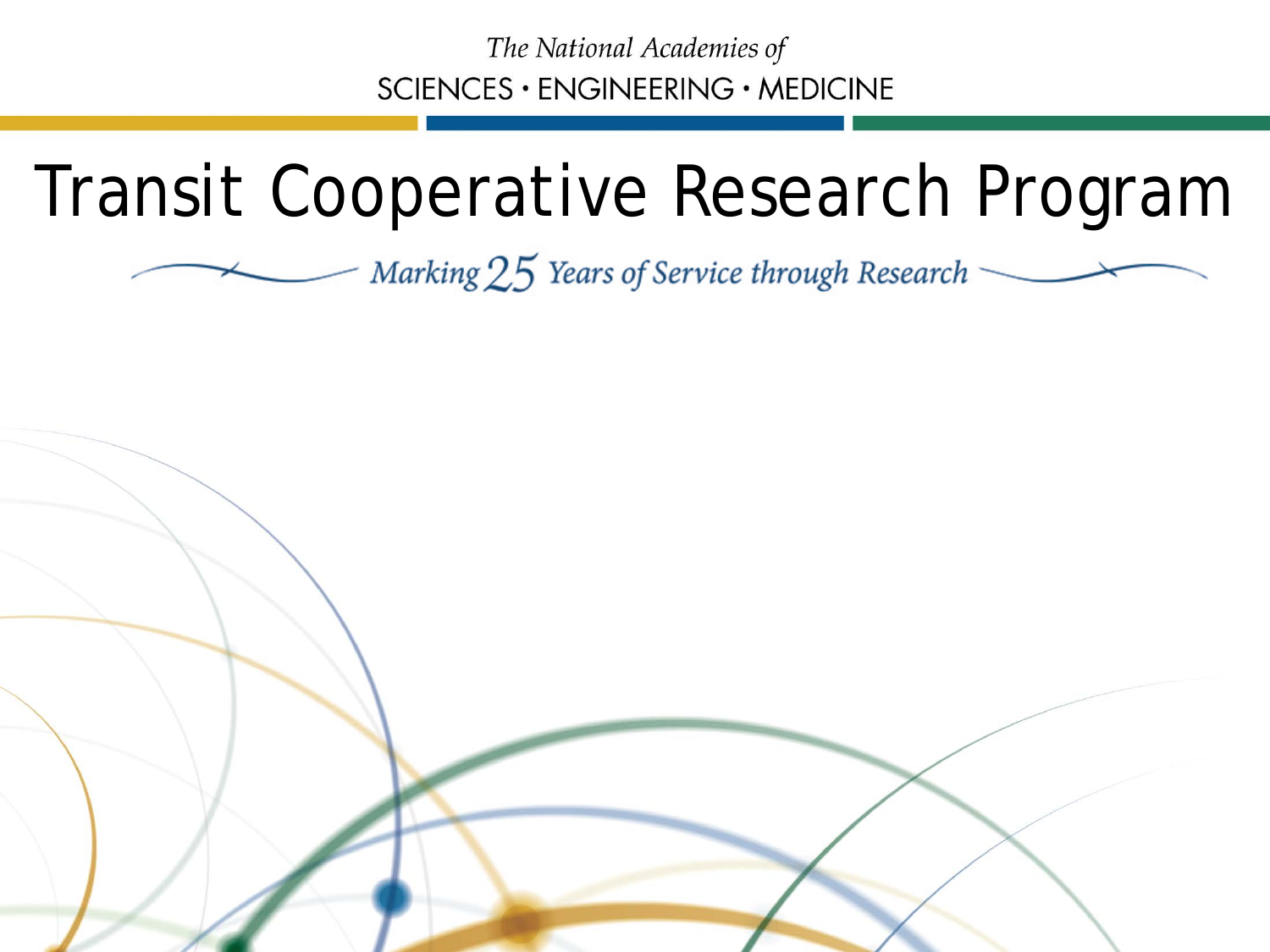#### TCRP Program Overview

- TCRP is sponsored by the FTA and works in partnership with APTA
- The FAST Act authorizes \$5 million per year in funding for TCRP through September 30, 2020. (Funds are provided from the Mass Transit Account)
- TCRP Funding \$195,680,000 (FY 1992-FY 2017)
- Problem statements from public transportation industry considered: 2823 (through FY 2018)
- TCRP Publications: 641
- Panel composition of active projects 647 (20.01% Minorities, 29.36% Women)
- Share of All Funds Awarded to DBEs: 29.0% (FY '97 '15)

The National Academies of  $SCIENCES · ENGINEERING · MEDICINE$ 

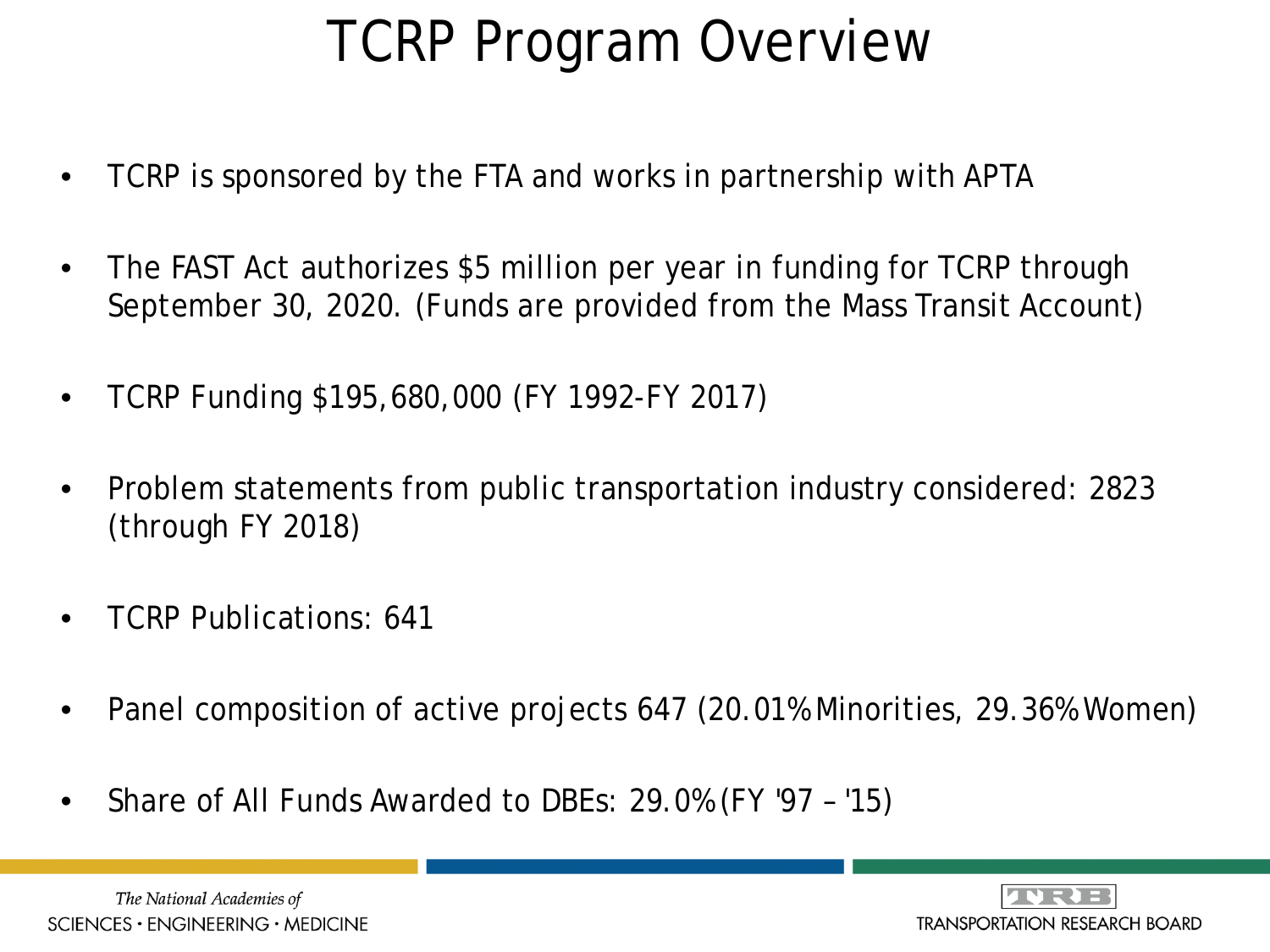## Recently Completed Reports

- Technology Contracting for Transit Projects
- Public Transportation Guidebook for Smalland Medium-Sized Public-Private Partnerships (P3s)
- Managing Extreme Weather at Bus Stops
- Public Transit Emergency Preparedness Against Ebola and Other Infectious Diseases: Legal Issues

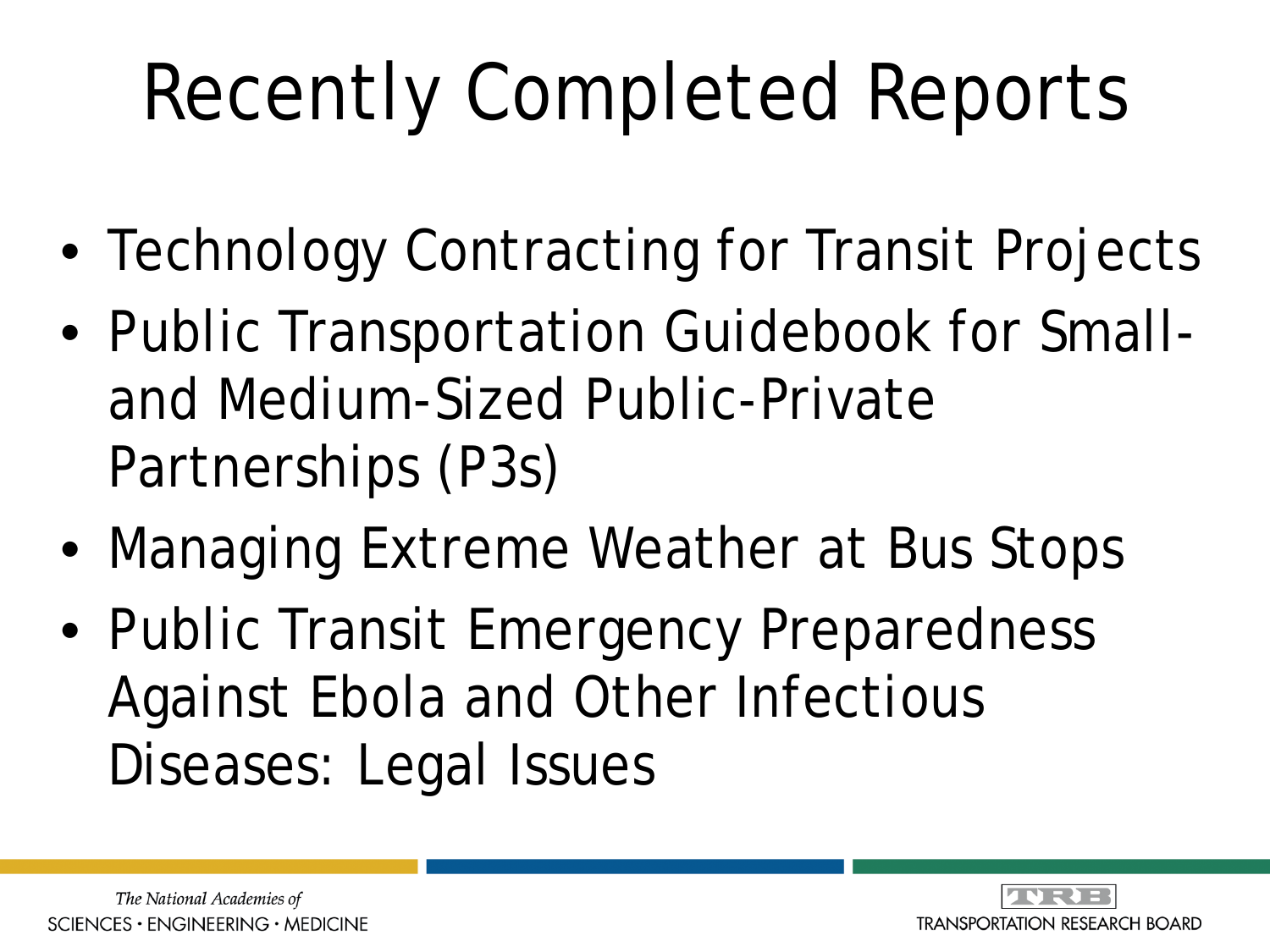## Recently Completed Reports

- Updated Guide to Buy America Requirements—2015 Supplement
- Practices for Evaluating the Economic Impacts and Benefits of Transit
- Multiagency Electronic Fare Payment Systems
- Addressing Difficult Customer Situations
- Shared Mobility and the Transformation of Public Transit

The National Academies of SCIENCES · ENGINEERING · MEDICINE

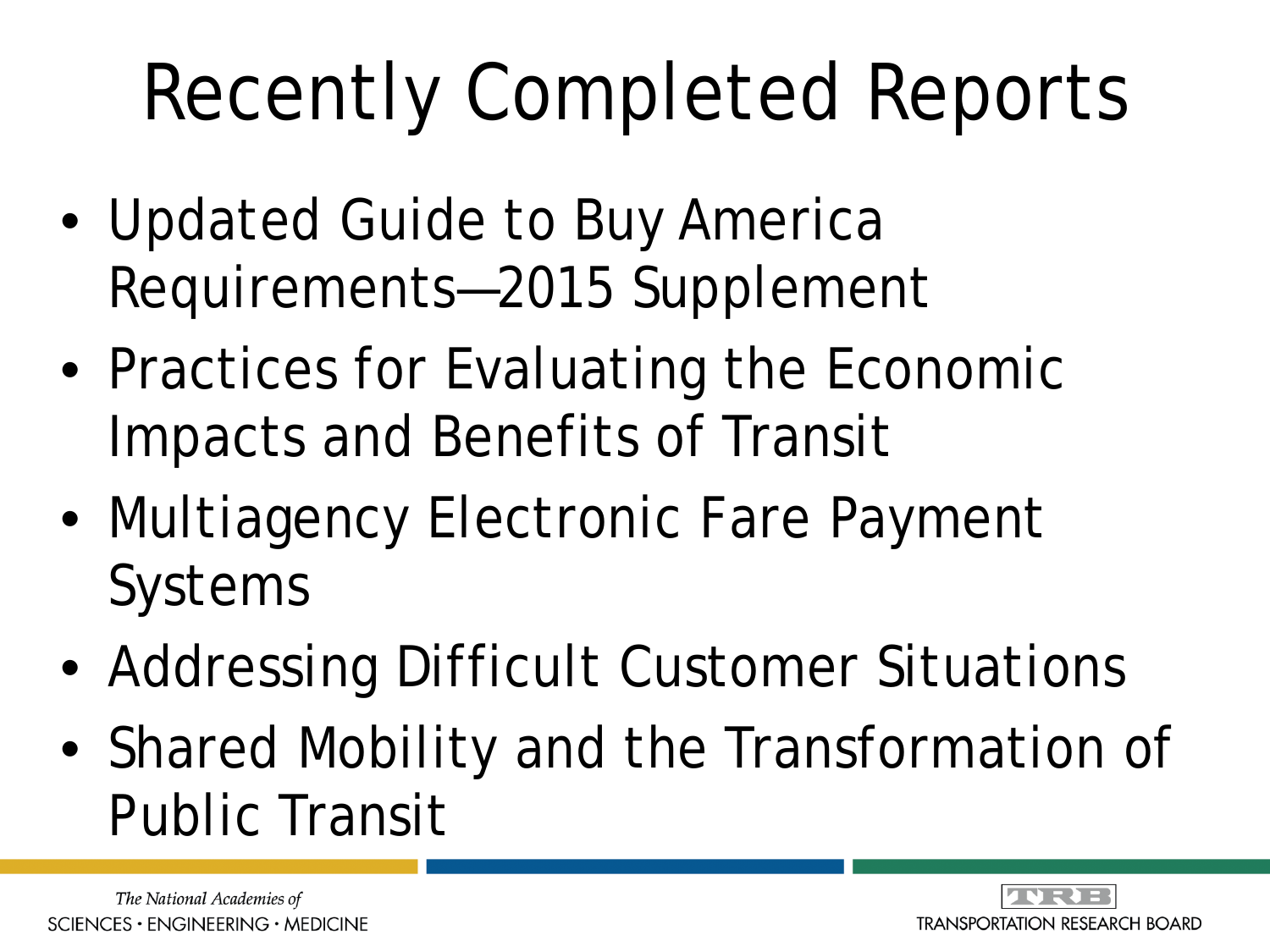# FY 2018 Projects

- Recent Decline in Public Transportation Ridership: Analysis, Causes, and Responses
- Tactile Walking Surface Indicators to Aid Wayfinding for Visually Impaired Travelers in Multimodal Travel
- Evaluation of Non-Punitive Employee Safety Reporting to Improve Transit Safety

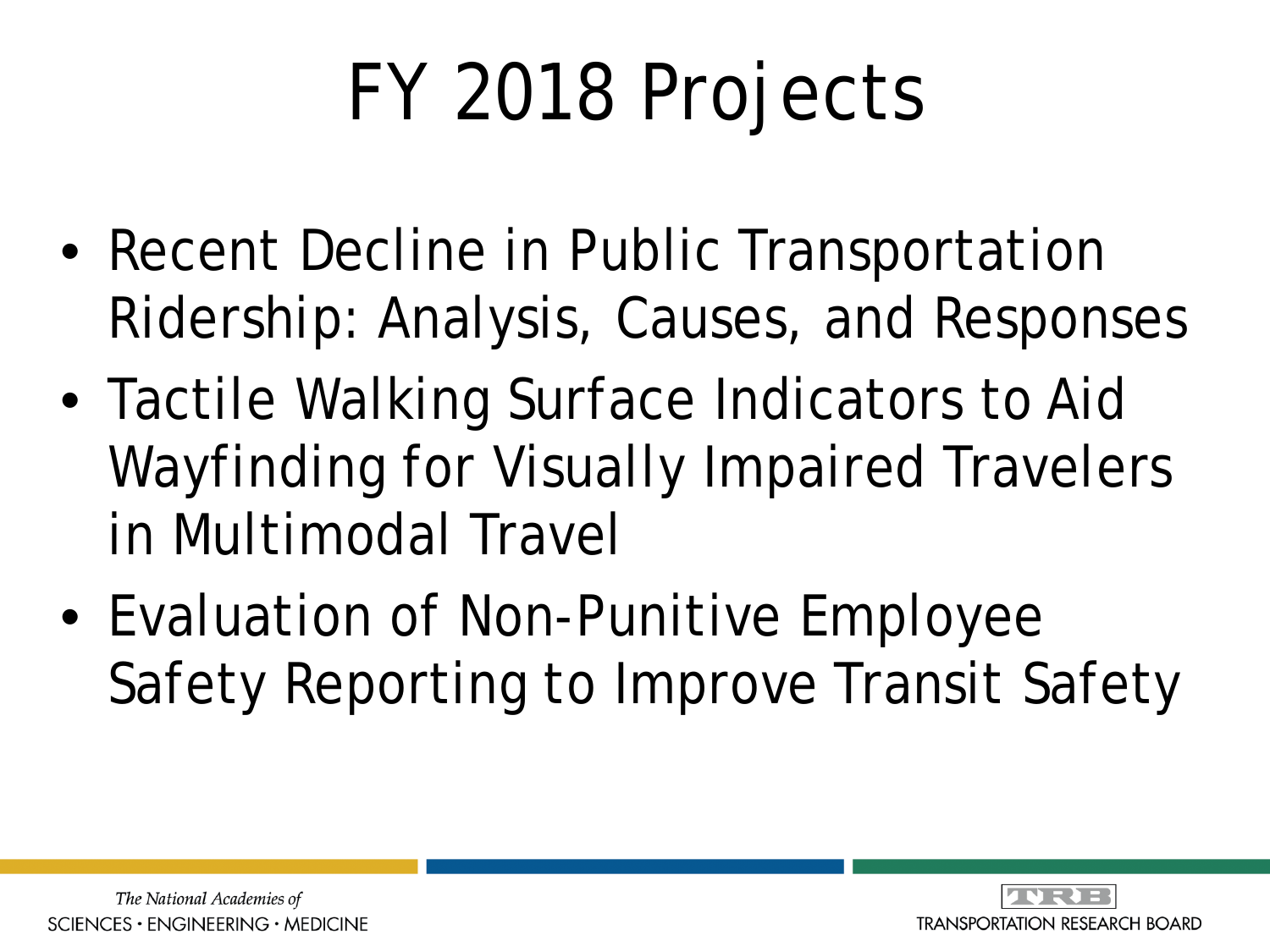# FY 2018 Projects

- Reinventing Transit Networks for a New Mobility Future
- Guide to Joint Development for Public Transportation Agencies
- Application and Monetization of Data Collected by Transit Agencies
- Guidebook for Deploying Zero Emissions Transit Vehicle Fleets